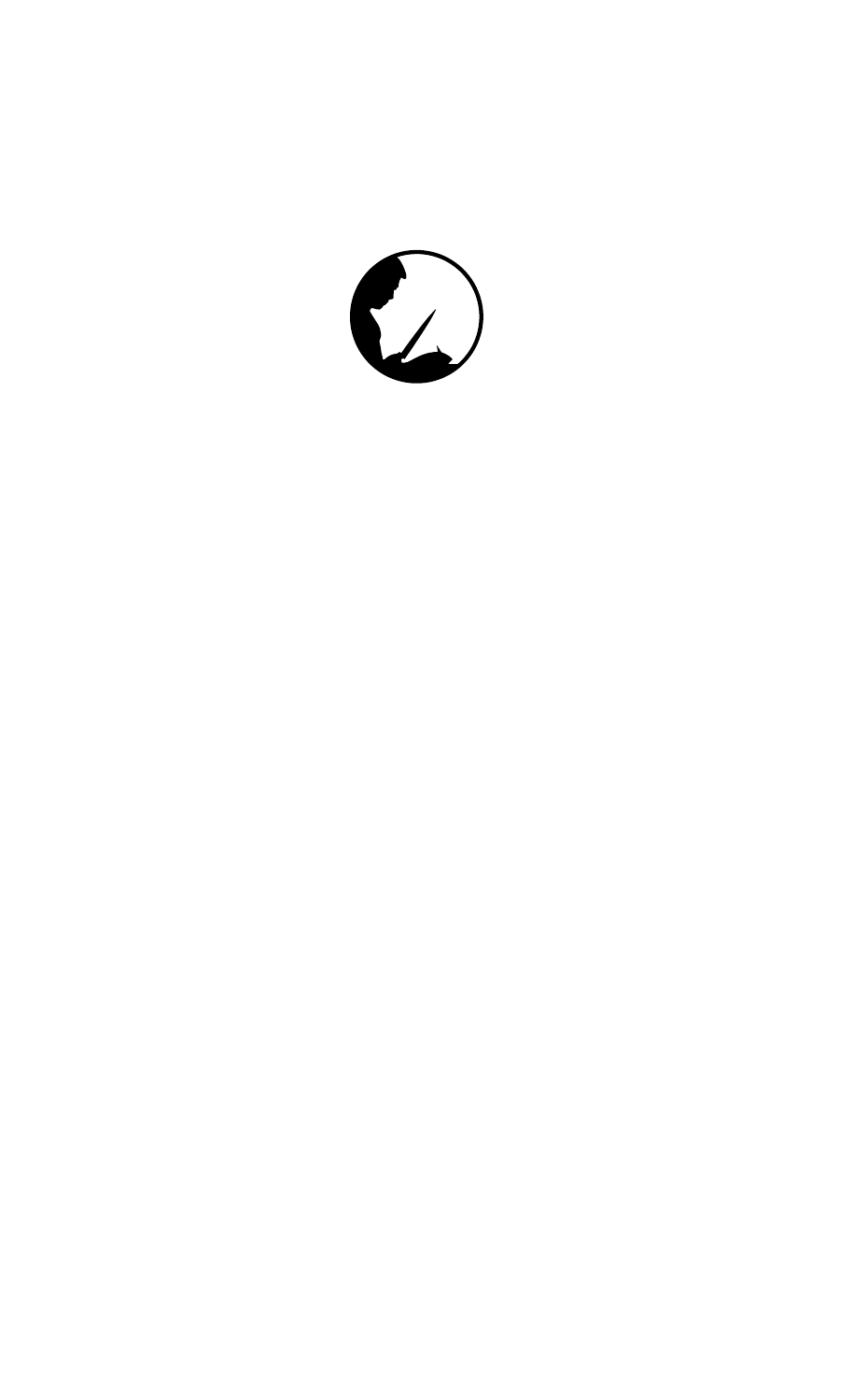# POR COPA · BY THE GLASS ALL SERVED AS 125ML

#### CHAMPAGNE

| Pol Roger Cuvée Reserve, Brut · NV     | 21. |
|----------------------------------------|-----|
| Perrier-Joüet Blanc de Blancs, Brut NV | 26  |
| Ruinart Rosé, Brut · NV                | 31  |

#### CAVA Raventos i Blanc De La Finca, Brut 13

## VINO ROSADO / ROSÉ WINE

| Muga · Garnacha, Viura, Tempranillo            | 10 |
|------------------------------------------------|----|
| Symphonie Rosé Cru Classé · Cinsault, Grenache | 17 |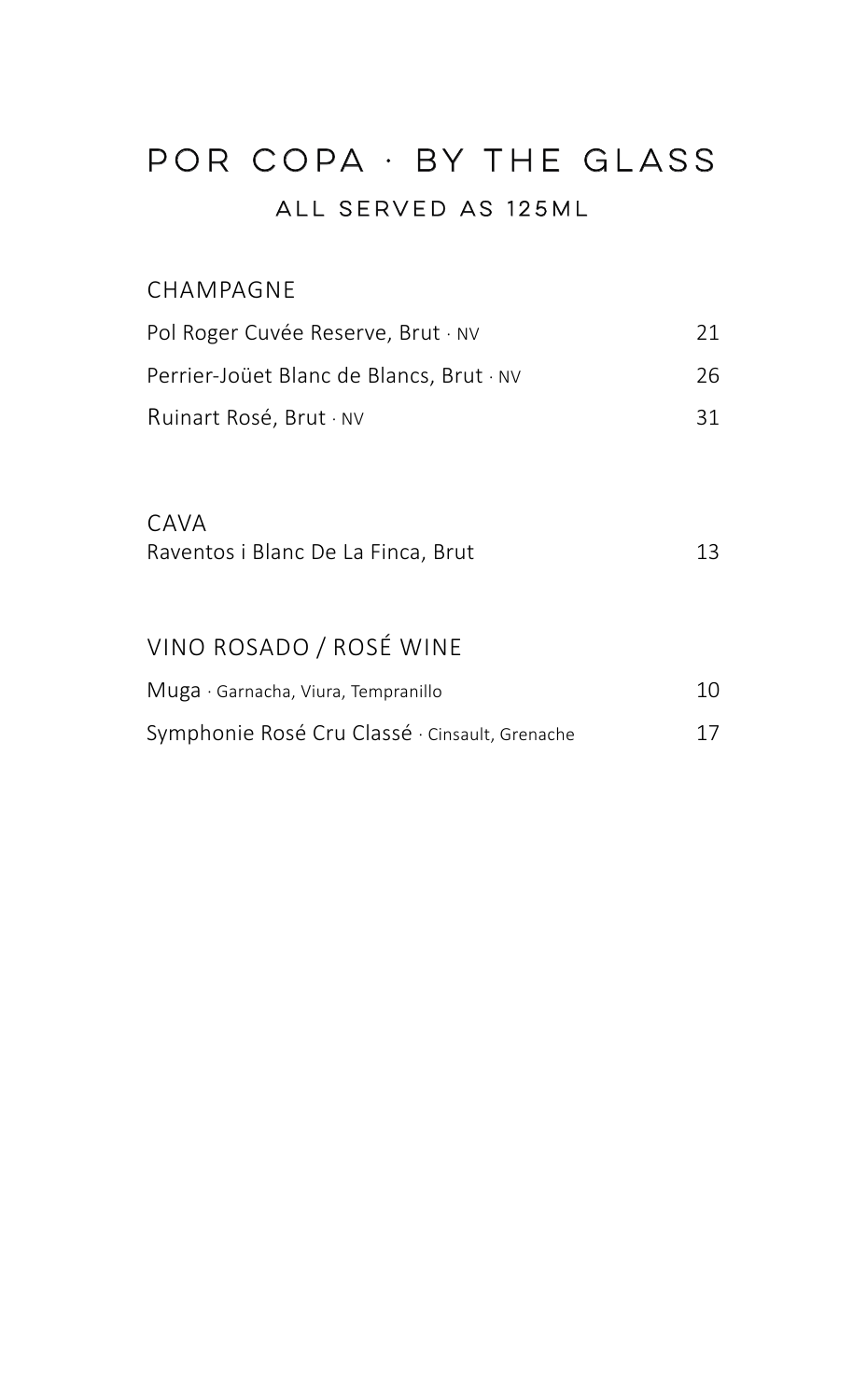## VINO BLANCO / WHITE WINE

| Fento - Albariño                                                | 10 |
|-----------------------------------------------------------------|----|
| Pago de Cirsus Chardonnay                                       | 11 |
| V Malcorta · Verdejo                                            | 12 |
| Attitude · Sauvignon Blanc                                      | 15 |
| Ekam · Riesling, Albariño                                       | 15 |
| Chablis J. Brocard Boissonneuse<br>Chardonnay                   | 17 |
| J. Faiveley Pouilly - Fuissé<br>Chardonnay                      | 28 |
| Chassagne-Montrachet Les Vieilles<br>Vignes D. Vincent Girardin | 42 |
| Chardonnay                                                      |    |

## VINO TINTO / RED WINE

| LZ · Garnacha, Graciano, Tempranillo               | q   |
|----------------------------------------------------|-----|
| Figuero 12 · Tinta Fina                            | 13  |
| Preludio de Sei Solo Tinta Fina                    | 17  |
| Acusp · Pinot Noir                                 | 19  |
| Viña Tondonia Reserva Tempranillo, Garnacha, Otras | 24  |
| Alabaster · Tinta de Toro                          | 45. |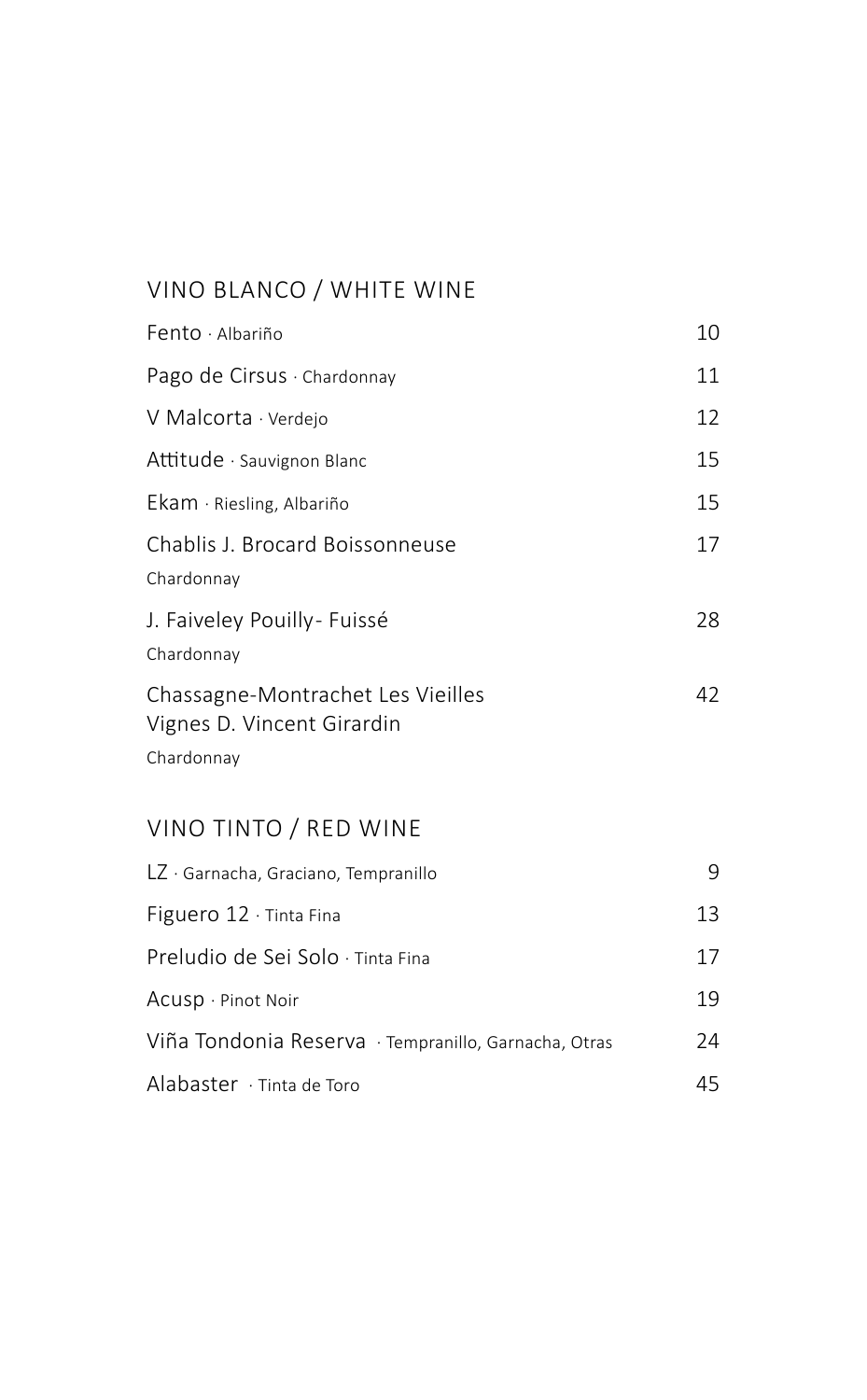# SPECIALTY COCKTAILS

## LIGERO, FRESCO Y REFRESCANTE LIGHT, CRISP & REFRESHING

| Yuzu Margarita                                                                                                                                                                   | 18 |
|----------------------------------------------------------------------------------------------------------------------------------------------------------------------------------|----|
| Patrón Reposado, Grand Marnier, Yuzu, Lime, Soy Salt                                                                                                                             |    |
| Lychee & Elderflower Martini                                                                                                                                                     | 18 |
| Grey Goose, Saint Germain Elderflower, Lychee                                                                                                                                    |    |
| Genmaicha Negroni<br>Genmaicha infused Roku, Martini Riserva Speciale Rubino, Martini Bitter<br>1872, Sour Orange Jam                                                            | 18 |
| Japanese Mojito<br>Junmai Sake, Nobu 'The Soju', Yuzukoshō, Shiso, Matcha Tonic                                                                                                  | 18 |
| Junmai Ginger<br>Junmai Sake, Ginger Liqueur & Juice, Lime, Egg White or Vegan Extract                                                                                           | 18 |
| Nobupolitan<br>Junmai Sake, Nobu 'The Soju', Bénédictine, Yuzu, Cranberry Shrub                                                                                                  | 18 |
| Roku Sour<br>Roku, Ginger, Elderflower, Yuzu, Egg White or Vegan Extract                                                                                                         | 18 |
| Shoganai Martini<br>Cardamom Infused Roku, Rhubarb, Grapefruit, Lime, Grapefruit Bitter ·<br>Algo que no se puede evitar, anima a seguir adelante sin mirar al pasado con remor- | 18 |
| dimiento. The meaning for accepting your fate, it cannot be helped.                                                                                                              |    |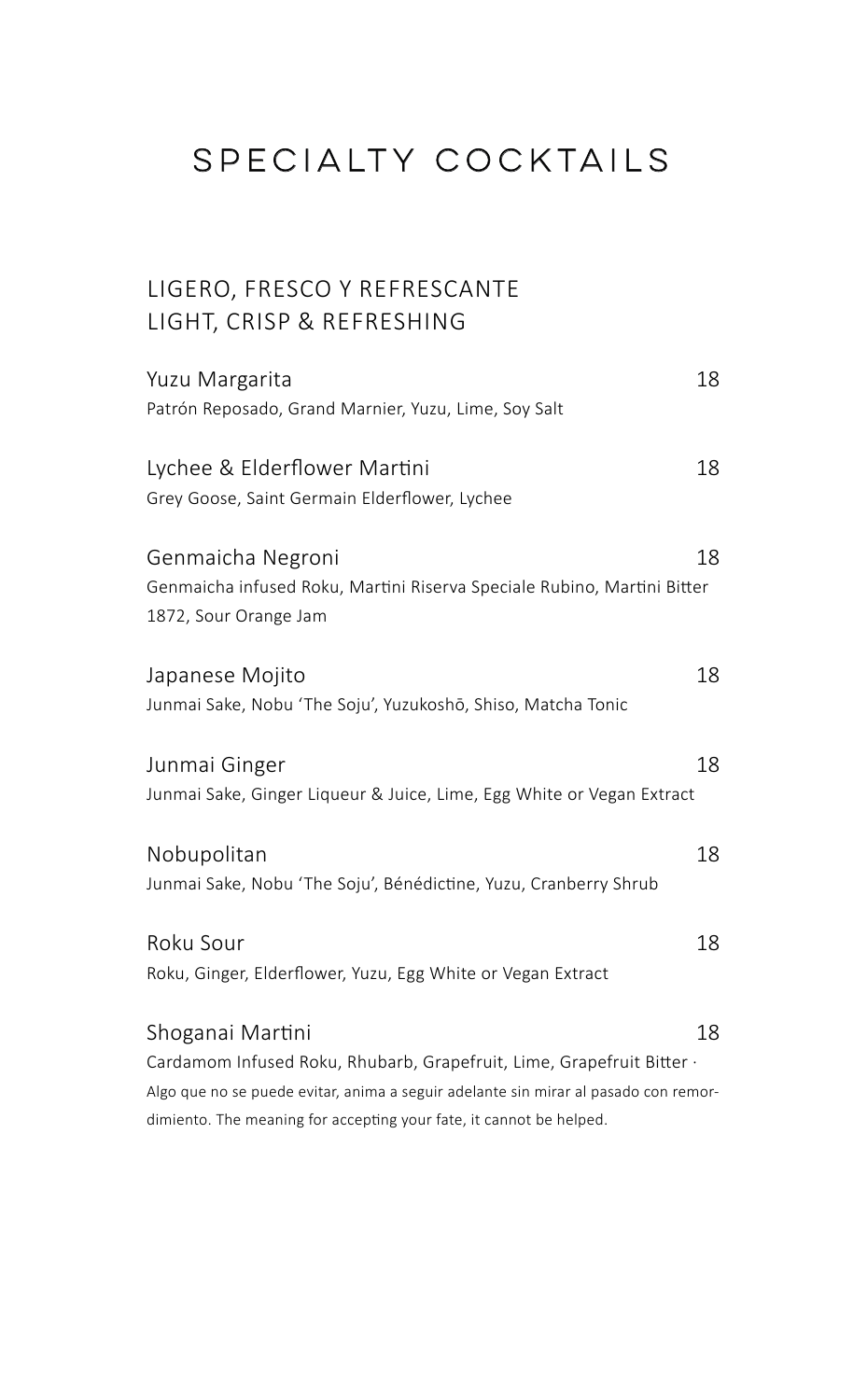## PICANTE Y ESPECIADO / SPICY & TART

| Jalapeño & Ginger Martini                                  | 18 |
|------------------------------------------------------------|----|
| Grey Goose, Ginger, Jalapeño Slices, Basil                 |    |
| Anticucho Bloody Mary                                      | 18 |
| Citron Vodka, Sherry Wine, Anticucho Sauce, Tomato & Lemon |    |
| Mia Margarita                                              | 18 |
| Patrón Reposado, Passion Fruit, Lime, Honey, Shichimi      |    |
| Asian Melodies                                             | 18 |
| Suntory Toki, Lychee, Passion Fruit, Yuzu, Pink Pepper     |    |

## AROMÁTICO Y PICANTE / AROMATIC & SPICY

| Awank'ay                                                                               | 18 |
|----------------------------------------------------------------------------------------|----|
| Pisco Acholado, Lime, Pineapple, Rocoto, Thyme, Vegan Extract                          |    |
| El vuelo del águila, balanceándose y mirando la profundidad.                           |    |
| The flight of the eagle, gliding and looking at the depth.                             |    |
| Chia-Rita                                                                              | 18 |
| Don Julio Silver, Cointreau, Lime, Lychee, Ginger,                                     |    |
| Red Chilli Pepper, Bio Chia Seeds                                                      |    |
| Smoky Passion                                                                          | 18 |
| Patrón Reposado, Mezcal Alipus San Andrés, Passion Fruit, Pineapple,                   |    |
| Lime, Basil                                                                            |    |
| <b>Ikigai</b>                                                                          | 18 |
| Bacardi Carta Negra, Orgeat, Calamansi, Ginger Beer                                    |    |
| La razón de vivir o la razón de ser. Concepto japonés que significa el sentido de      |    |
| la vida. 'Iki' (vida) 'gai' (razón). A reason for being. Japanese concept referring to |    |
| having a purpose or direction in life. 'Iki' (to live) 'gai' (reason)                  |    |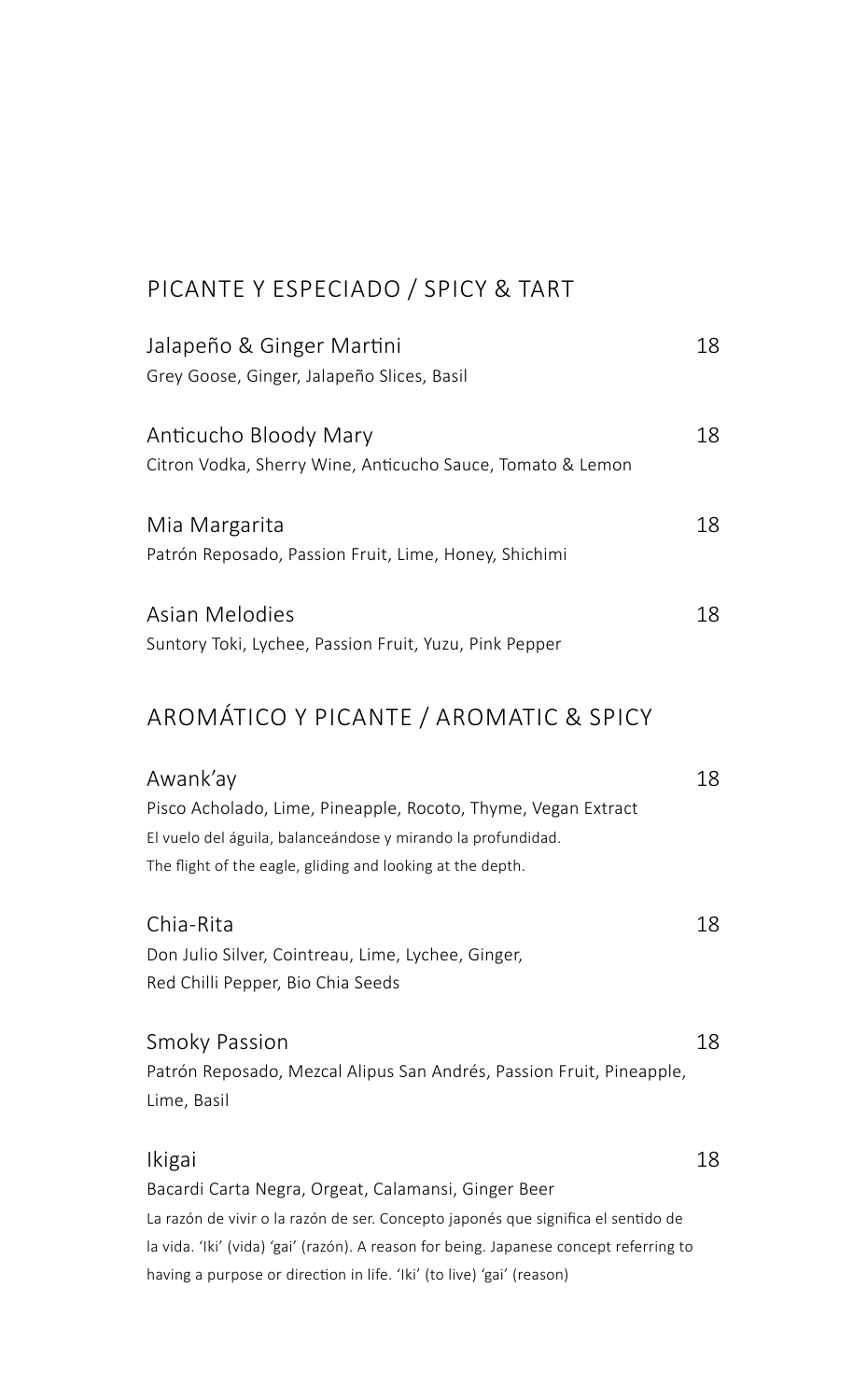## COMPLEJO Y VIBRANTE / RICH & BOLD

| Barrel Soul                                                                               | 18 |
|-------------------------------------------------------------------------------------------|----|
| Martini Rosso, Noval Tawny Port, Amontillado Noé 30 yrs., Orange                          |    |
| Matcha Colada<br>Brugal 1888, Coconut Liqueur & Milk, Pineapple,<br>Organic Matcha, Cream | 18 |
| The Purple Dragon<br>Junmai Sake, Dragon Fruit, Italicus, Yuzu, Lychee                    | 18 |
| The Last Frontier<br>Capucana Aged Cachaça, Smoked Pineapple & Ginger Reduction, Yuzu     | 18 |
| <b>SIGNATURE GIN &amp; TONIC'S</b>                                                        |    |
| Sakura Fubuki Gin & Tonic<br>Roku, Ginger, Yuzu Tonic, Sour Cherry Bitter                 | 18 |
| Mediterranean<br>Gin Mare, Mediterranean Tonic, Infused Olive Oil Caviar Wasabi           | 18 |
| Silver Bullet<br>Sipsmith London, Elderflower Tonic, Sancho Pepper                        | 18 |
| Lily Fleur<br>G'Vine, Hibiscus Tonic, Raspberries                                         | 18 |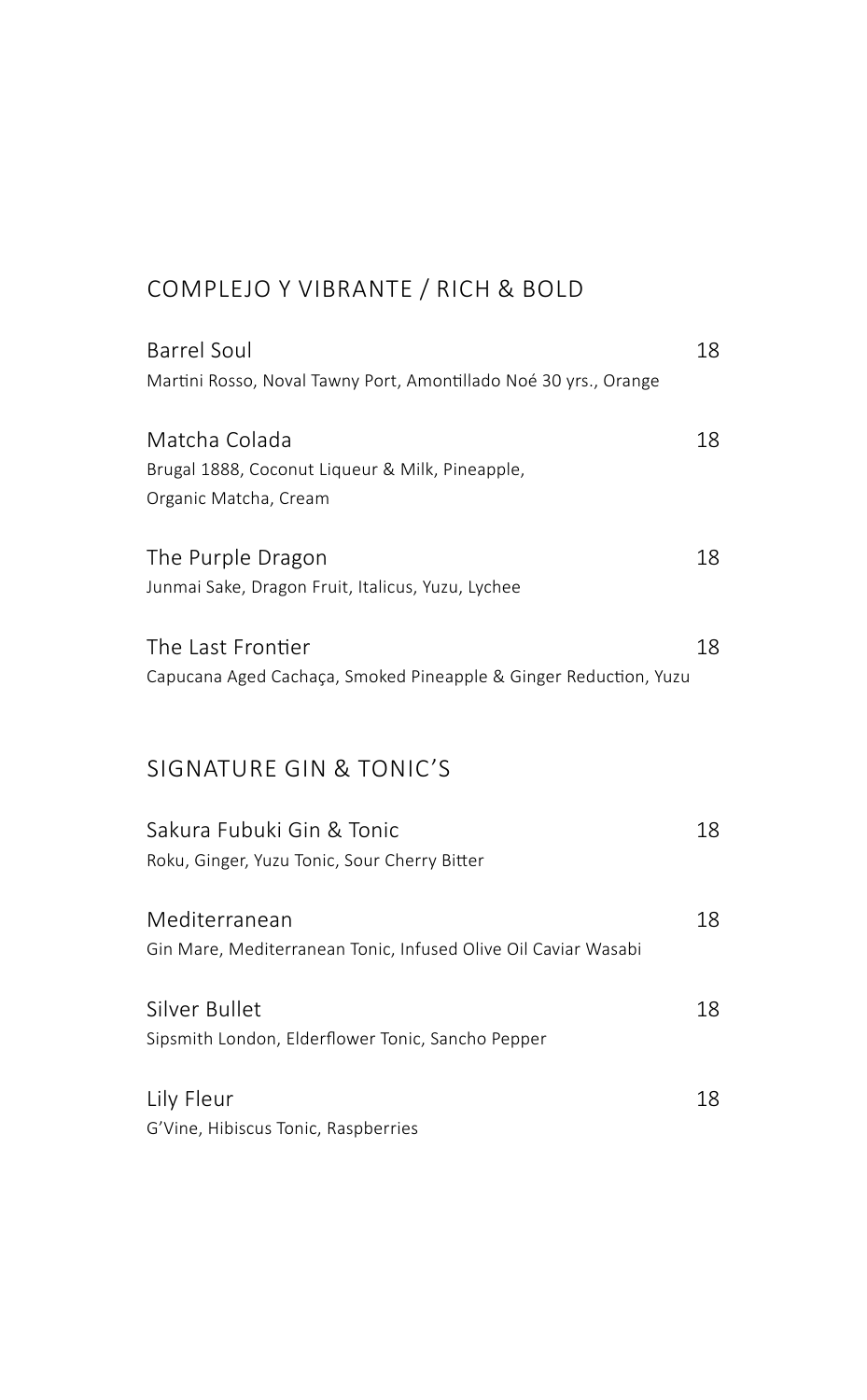# MOCKTAILS

## CÓCTELES SIN ALCOHOL / MOCKTAILS

| Spicy Lemonade                            | 14 |
|-------------------------------------------|----|
| Soda, Honey, Demerara, Serrano            |    |
| Lychee Passion                            | 14 |
| Lychee, Passion Fruit, Pineapple          |    |
| Ryo-Kucha Ice                             | 14 |
| Genmaicha Green Tea, Vanilla, Lemon, Soda |    |

## BEERS

### CERVEZA JAPONESA / JAPANESE BEER

| Asahi                    | 9  |
|--------------------------|----|
| Sapporo                  | 9  |
| Kirin Ichiban Draft      | 9  |
| Kirin Ichiban Draft Pint | 12 |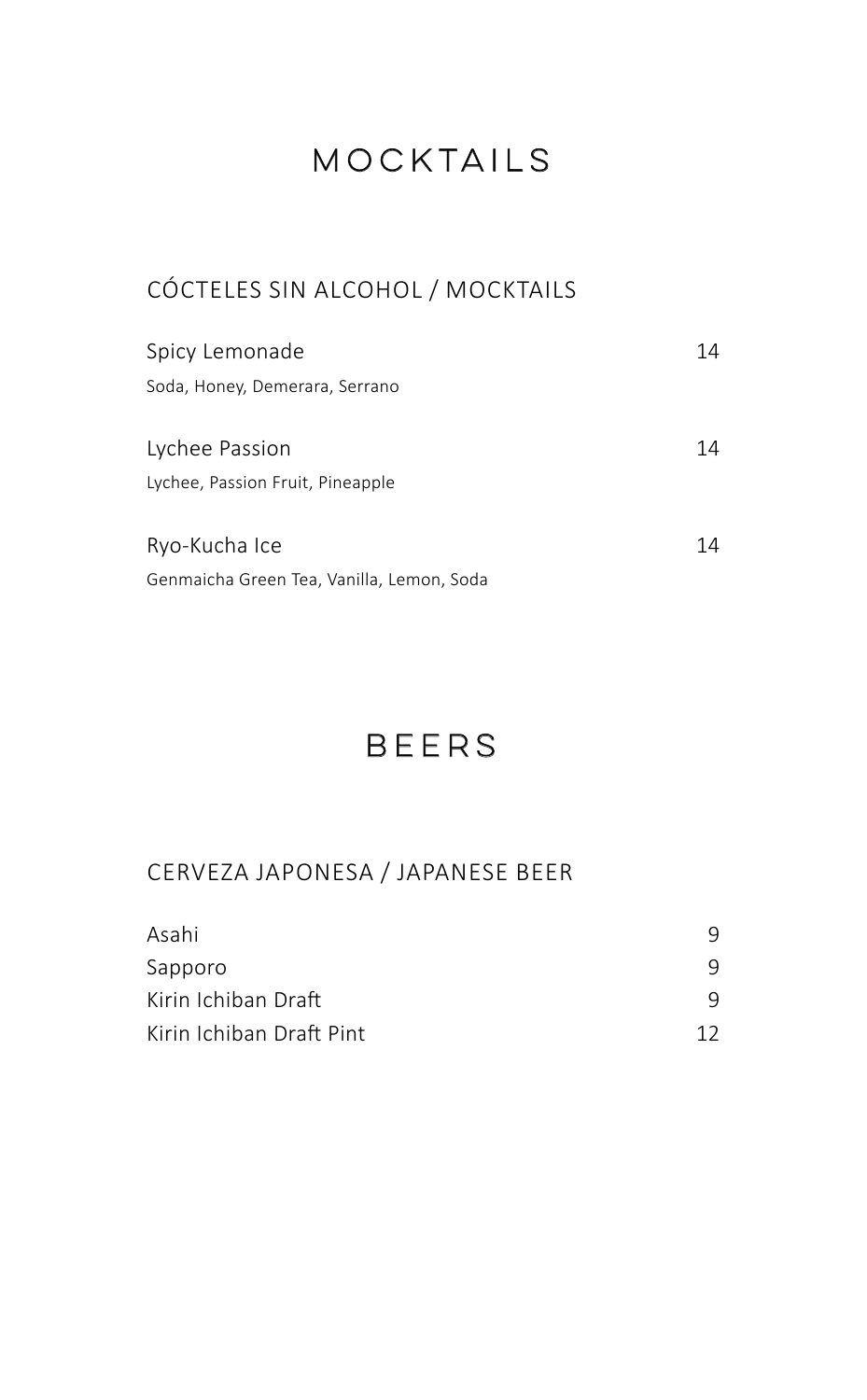# COMBINADOS · SPIRITS

GIN

| Martin Miller's                  | 19/220 |
|----------------------------------|--------|
| Tanqueray Ten                    | 19/220 |
| Brockman's                       | 19/220 |
| Larios Rosé                      | 19/220 |
| Roku                             | 20/240 |
| Sipsmith London                  | 22/260 |
| Hendrick's                       | 22/260 |
| Bombay Sapphire 'Star of Bombay' | 22/260 |
| <b>Gin Mare</b>                  | 22/260 |
| G'Vine                           | 22/260 |
| Monkey 47                        | 28/280 |
|                                  |        |

VODKA

| Beluga Noble Russian    | 20/240 |
|-------------------------|--------|
| Ketel One               | 20/240 |
| Ciroc                   | 20/240 |
| <b>Belvedere</b>        | 20/240 |
| Stolichnaya Elit        | 20/240 |
| Grey Goose              | 22/260 |
| Grey Goose Magnum 1.75L | 610    |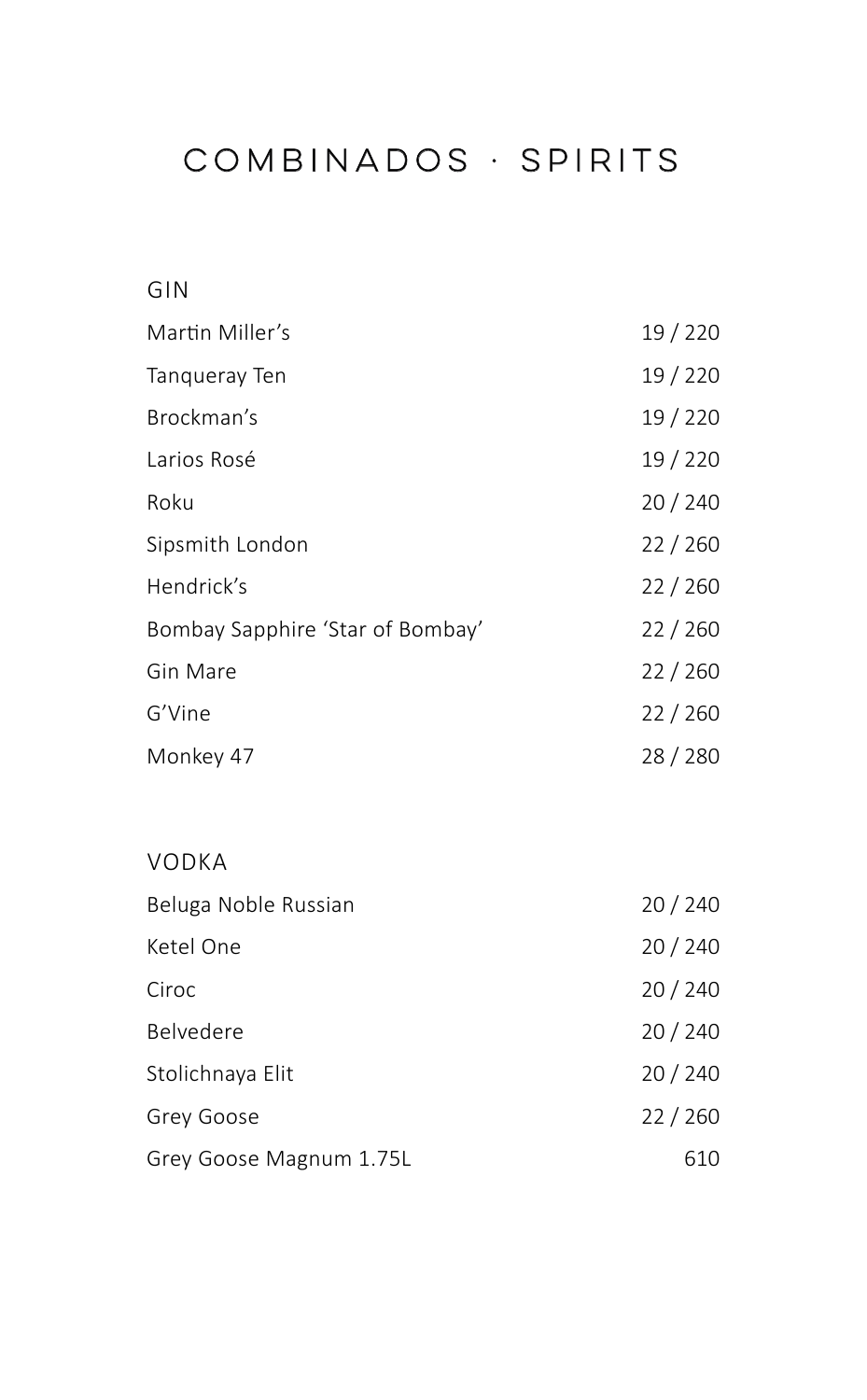#### RUM

| Bacardi Carta Negra · Caribbean Blend                       | 19/220 |
|-------------------------------------------------------------|--------|
| Bacardi Gran Reserva 8 Yrs · Puerto Rico                    | 20/240 |
| Matusalem Gran Reserva 15 Yrs · Dominican Republic 20 / 240 |        |
| Diplomático Reserva Exclusiva · Venezuela                   | 23/280 |
| Brugal Gran Reserva 1888 · Dominican Republic               | 23/280 |
| Zacapa Solera Gran Reserva 23 Yrs · Guatemala               | 28/340 |
| Zacapa Centenario XO · Guatemala                            | 43/520 |

#### TEQUILA

| Patrón XO Café      | 19/220   |
|---------------------|----------|
| Don Julio Blanco    | 20/280   |
| Patrón Silver       | 23/340   |
| Don Julio Reposado  | 23/340   |
| Patrón Reposado     | 25/400   |
| Padre Azul Reposado | 35/520   |
| Don Julio 1942      | 40 / 580 |
| Clase Azul Reposado | 45/660   |

#### COGNAC & BRANDY

| Cognac Rémy Martin VSOP      | 25/300      |
|------------------------------|-------------|
| Brandy Larios 1866           | 26/310      |
| Brandy Conde de Osborne Dalí | 30/360      |
| Rémy Martin XO               | 48/580      |
| Hennessy XO                  | 57/680      |
| Hennessy Paradis Rare Cognac | 100 / 1.200 |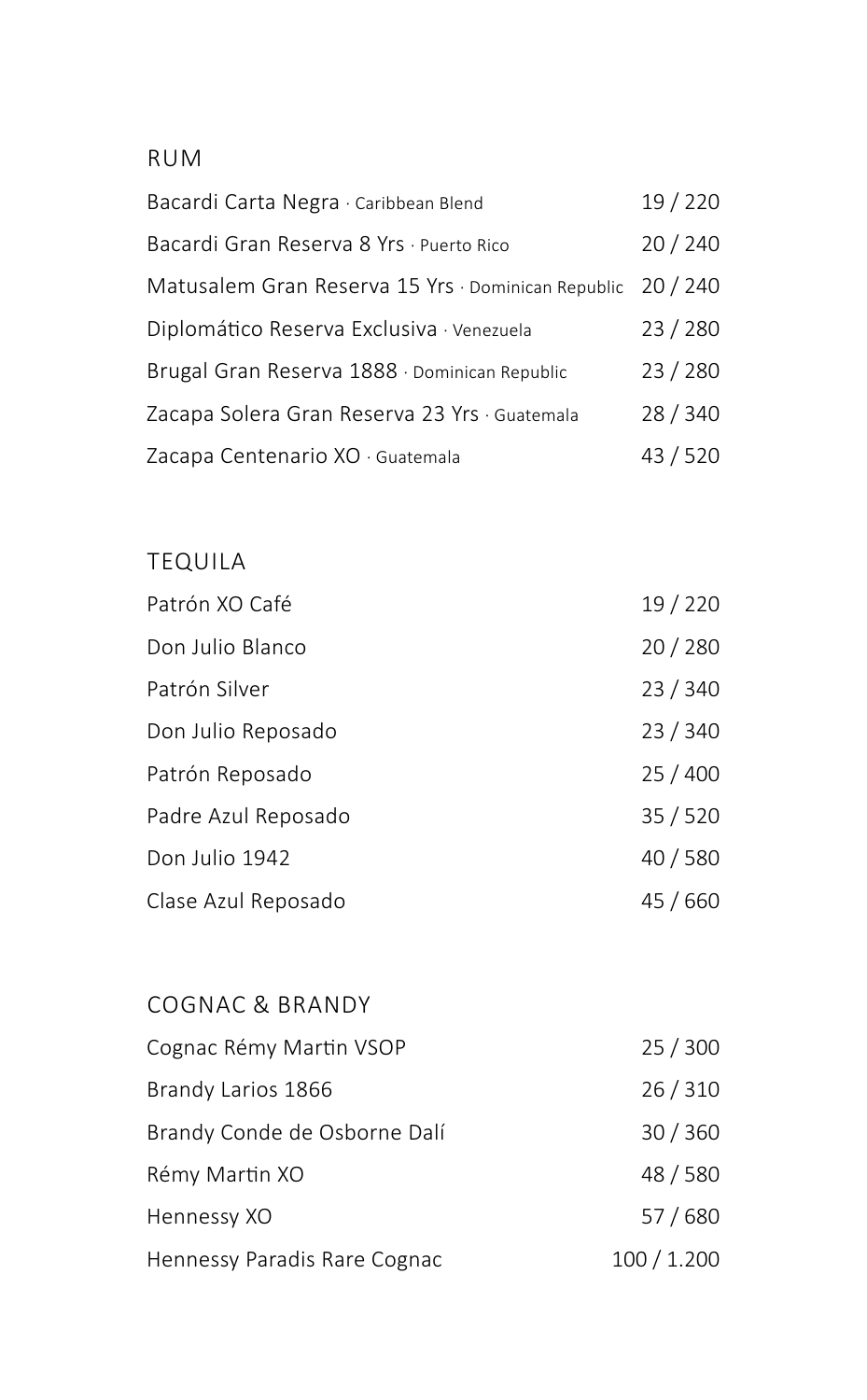## WHISKY

## JAPONÉS / JAPANESE

| Suntory Toki                         | 19/220    |
|--------------------------------------|-----------|
| Suntory Hibiki Japanese 'Harmony'    | 43/520    |
| Suntory Hakushu 12 Yrs               | 43/520    |
| Suntory Yamazaki Distiller's Reserve | 48/580    |
| Suntory Hibiki 17 Yrs                | 125/1.500 |

#### SCOTCH SINGLE MALT

| Talisker 10 Yrs                  | 23/280 |
|----------------------------------|--------|
| Laphroaig 10 Yrs                 | 23/280 |
| Macallan Double Cask             | 25/300 |
| Macallan Rare Cask               | 58/700 |
| THE MASTERS DECANTER SERIES      |        |
| Macallan Reflexion, by the glass | 175    |

Macallan Nº6, by the glass 275

## SCOTCH BLENDED

| Johnnie Walker Black Label | 20/240 |
|----------------------------|--------|
| Dewar's 12 Yrs             | 20/240 |
| Chivas Regal 12 Yrs        | 20/240 |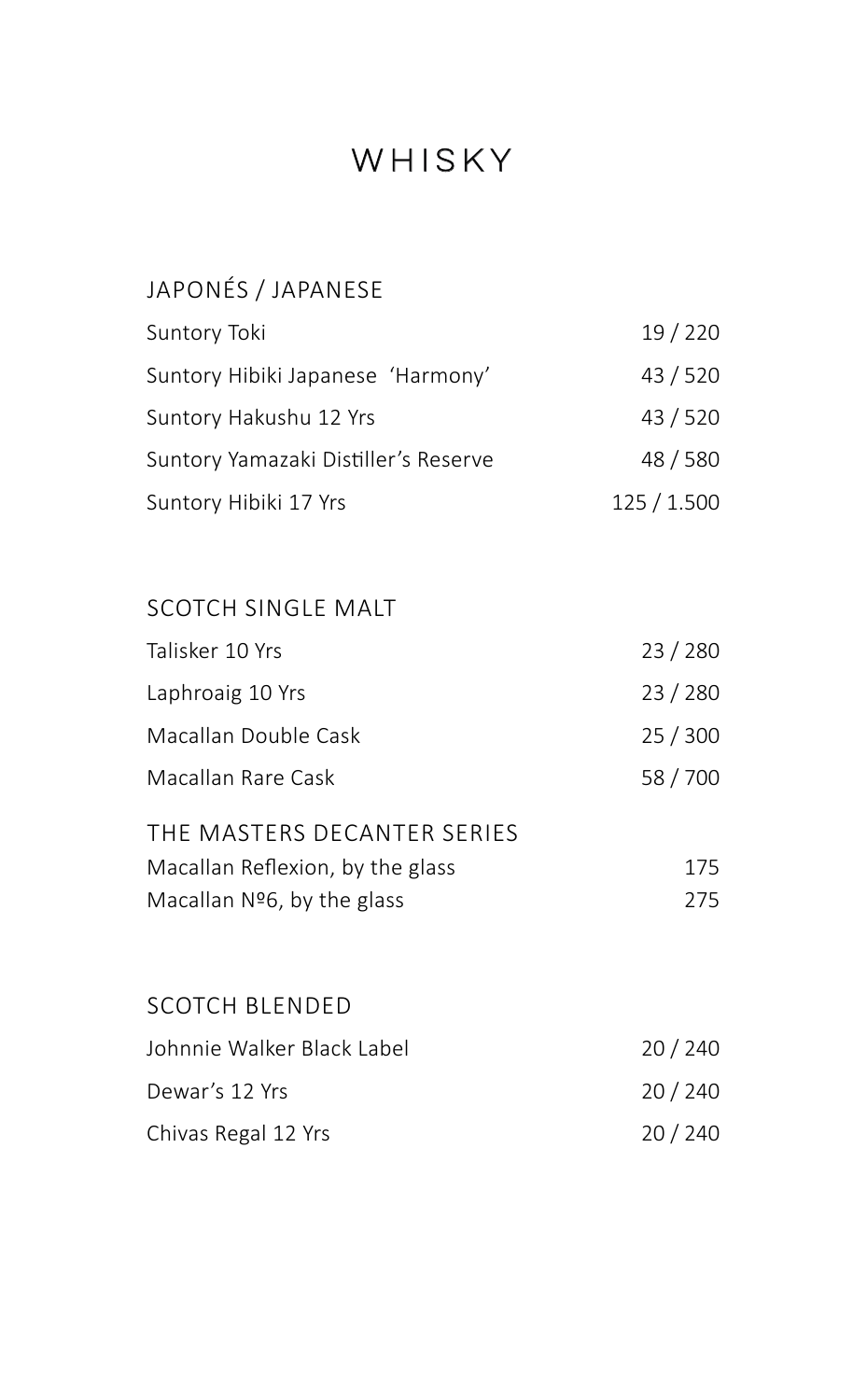| Chivas Regal 18 Yrs              | 28/280 |
|----------------------------------|--------|
| Chivas Regal Royal Salute 21 Yrs | 48/580 |
| Johnnie Walker Blue Label        | 53/640 |

| IRLANDÉS / IRISH                  |        |
|-----------------------------------|--------|
| Jameson                           | 19/220 |
| Teeling Small Batch 'Double Aged' | 23/280 |

#### BOURBON, RYE & TENNESSEE

| Jack Daniel's                                | 20/240 |
|----------------------------------------------|--------|
| <b>Bulleit Bourbon</b>                       | 20/240 |
| Maker's Mark                                 | 20/240 |
| <b>Bulleit Rye</b>                           | 22/260 |
| Woodford Reserve                             | 23/280 |
| Van Winkle Family Reserve 1985, by the glass | 250.   |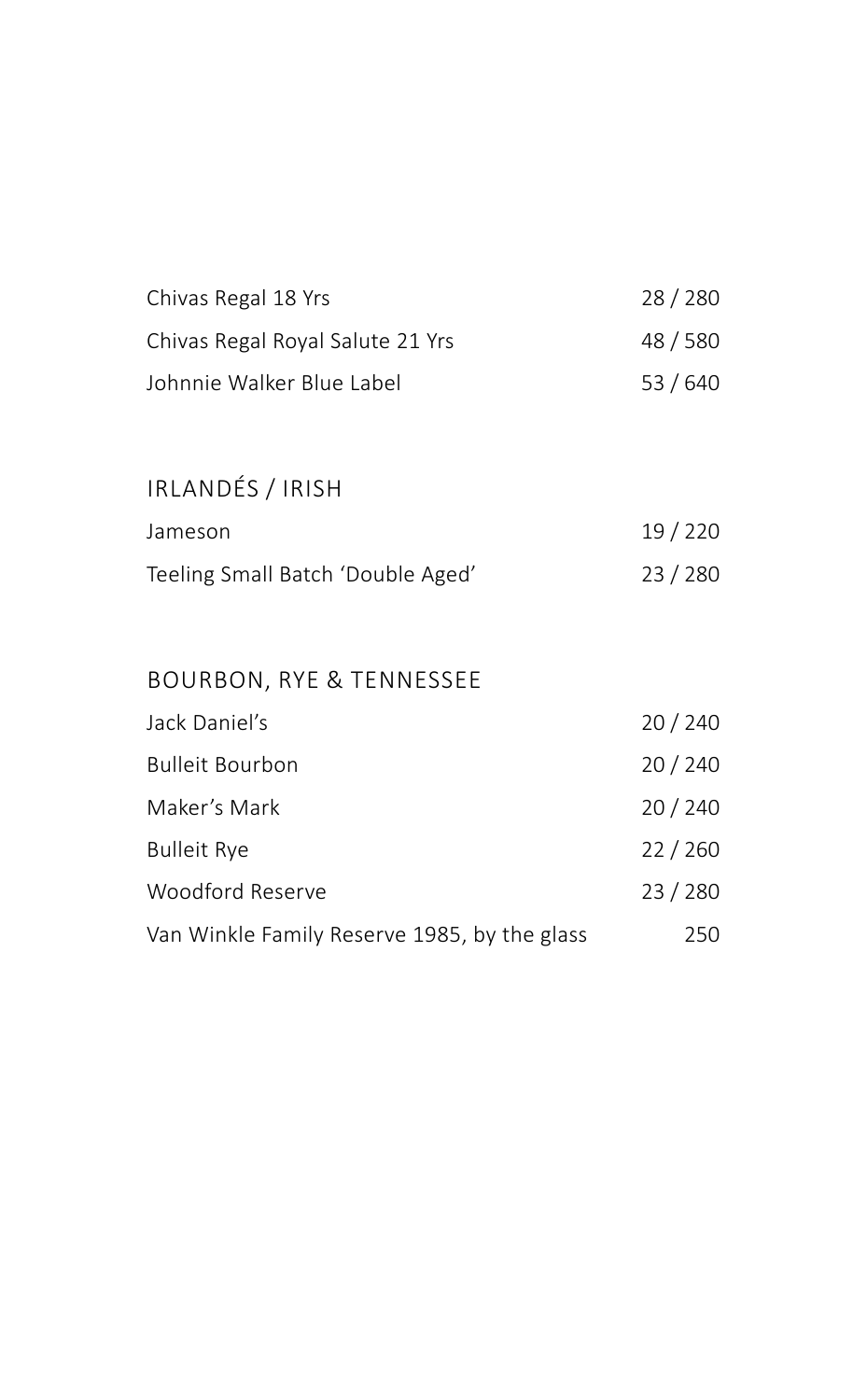# FORTIFICADOS · FORTIFIED

| <b>FINO</b>                                           |          |
|-------------------------------------------------------|----------|
| Tío Pepe en Rama · Palomino Fino                      | 9/60     |
| MANZANILLA                                            |          |
| Papirusa · Palomino Fino                              | 8/50     |
| La Bota de Pasada 80 'Bota Punta'<br>Palomino Fino    | 135      |
| OLOROSO                                               |          |
| Tradición VORS · Palomino Fino                        | 15/125   |
| Matusalem 'Cream' Dulce VORS<br>Palomino Fino         | 15/125   |
| AMONTILLADO                                           |          |
| Amontillado Viña AB · Palomino Fino                   | 8/50     |
| Amontillado Muy Viejo Del Duque VORS<br>Palomino Fino | 17/125   |
| Amontillado Tradición VORS<br>Palomino Fino           | 17 / 125 |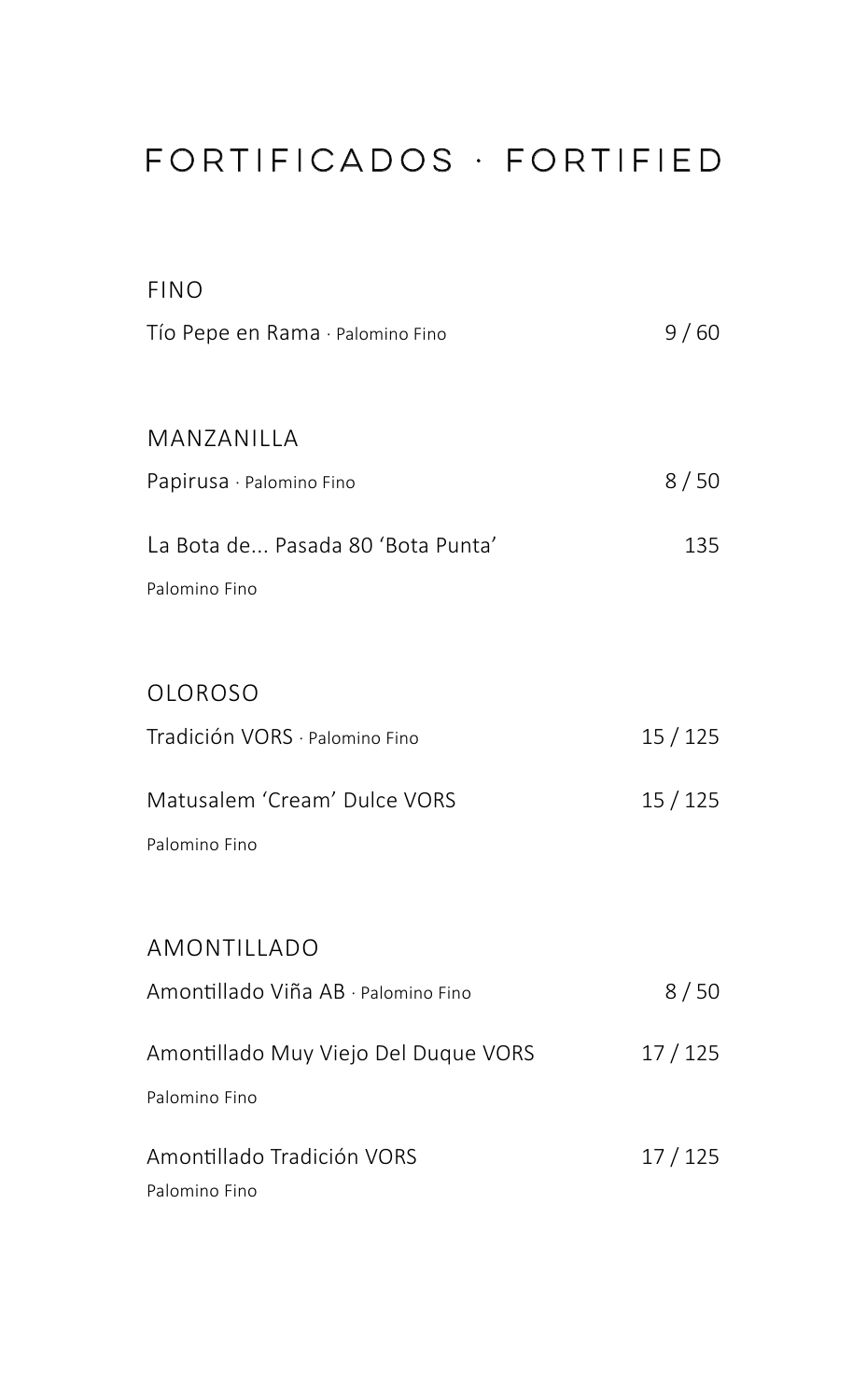#### PALO CORTADO

| Apóstoles VORS · Palomino Fino, Pedro Ximénez | 17/125 |
|-----------------------------------------------|--------|
| Bodegas Alonso Palo Cortado 1/8               | 197    |
| Palomino Fino                                 |        |
|                                               |        |
| <b>OPORTOS</b>                                |        |
| Quinta do Noval LBV · Port Blend              | 9/70   |
| Quinta do Noval Tawny 10 Yrs                  | 12/90  |
| Port Blend                                    |        |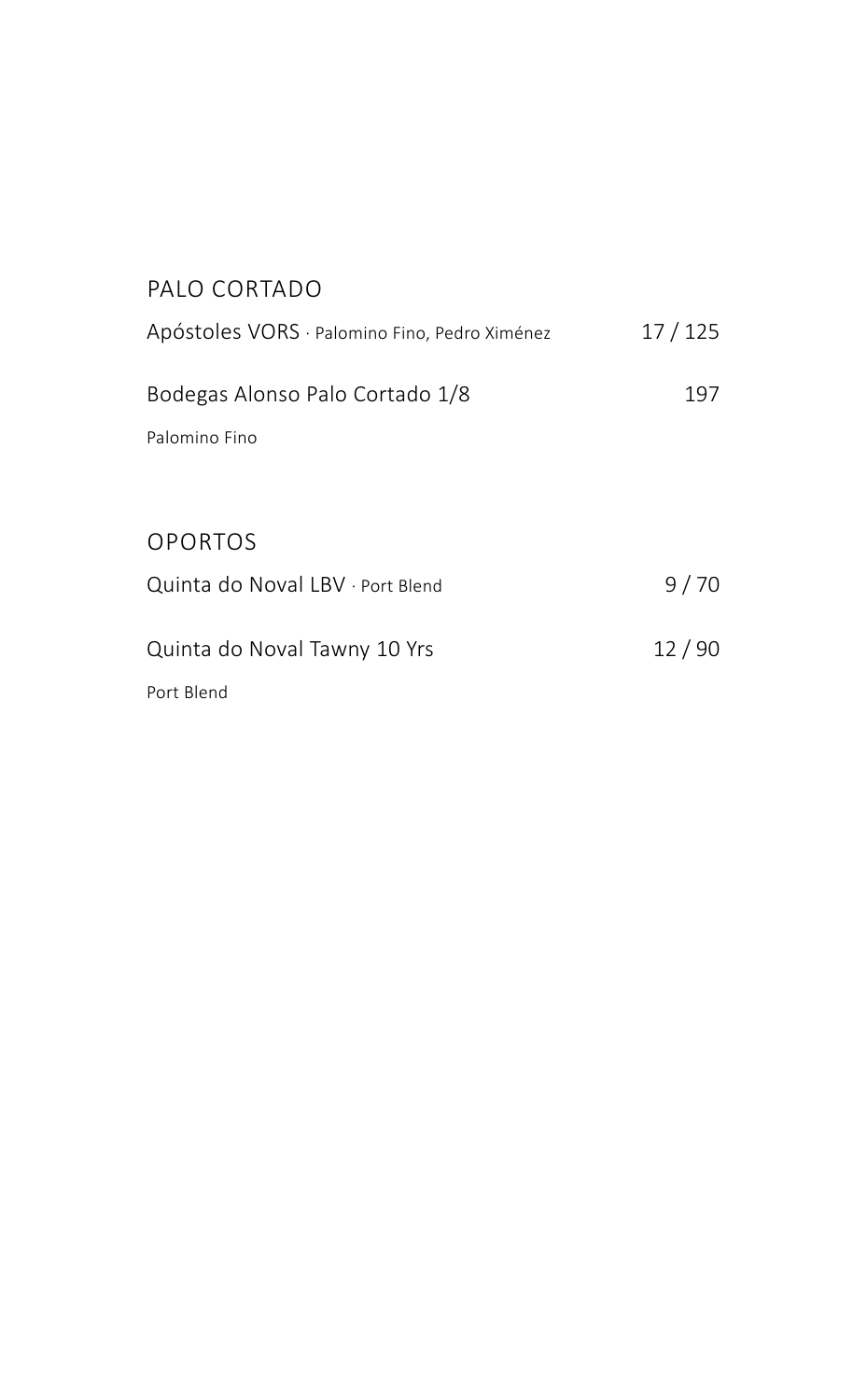# VINOS DULCES DESSERT WINES

| <b>BOTRITIS / BOTRYTIS</b>                                 |         |
|------------------------------------------------------------|---------|
| Château Violet Lamothe                                     | 13/82   |
| Semillón, Sauvignon Blanc · Sauternes · 2016               |         |
| Château D'Yquem                                            | 525     |
| Semillón, Sauvignon Blanc · Sauternes Premier Cru Supérior |         |
| Oremus Tokaji Aszú · 5 Puttonyos · 2013                    | 27/135  |
| VINO DE HIELO / ICEWINE                                    |         |
| Jackson Triggs Vidal · Vidal · Canadá · 2007               | 25/98   |
|                                                            |         |
| DULCE NATURAL / NATURALLY SWEET                            |         |
| Victoria Nº2                                               | 14 / 65 |
| Moscatel de Alejandría · Sierras de Málaga · 2016          |         |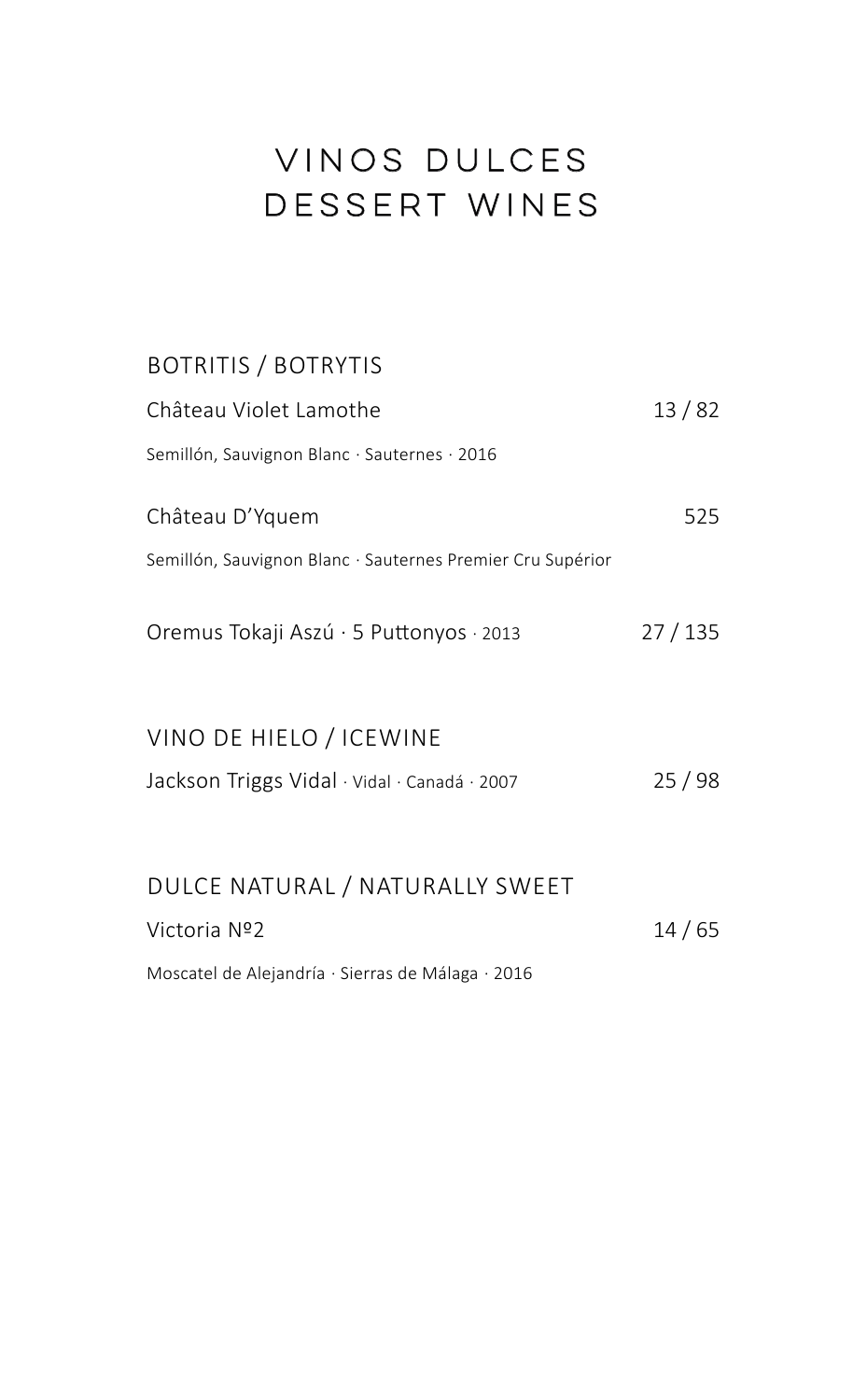| PASIFICADOS / RAISINED GRAPES                               |         |
|-------------------------------------------------------------|---------|
| PX Alvear 1927                                              | 9 / 65  |
| Pedro Ximénez · Montilla Moriles · NV                       |         |
| Don PX Convento Selección VORS                              | 52/375  |
| Pedro Ximénez · Montilla Moriles · 1955                     |         |
| Don PX Convento Selección VORS   bottle size 20 cl 42 / 168 |         |
| Pedro Ximénez - Montilla Moriles - 1931                     |         |
| Hokusetsu Umeshu · Prune · Japan · NV                       | 15/70   |
| VINOS DE LICOR / MÁLAGA LIQUEUR                             |         |
| Seco Trasañejo VORS · Pedro Ximénez · Málaga · NV           | 19/90   |
| Don Salvador Trasañejo                                      | 19 / 90 |

Moscatel de Alejandría · Málaga